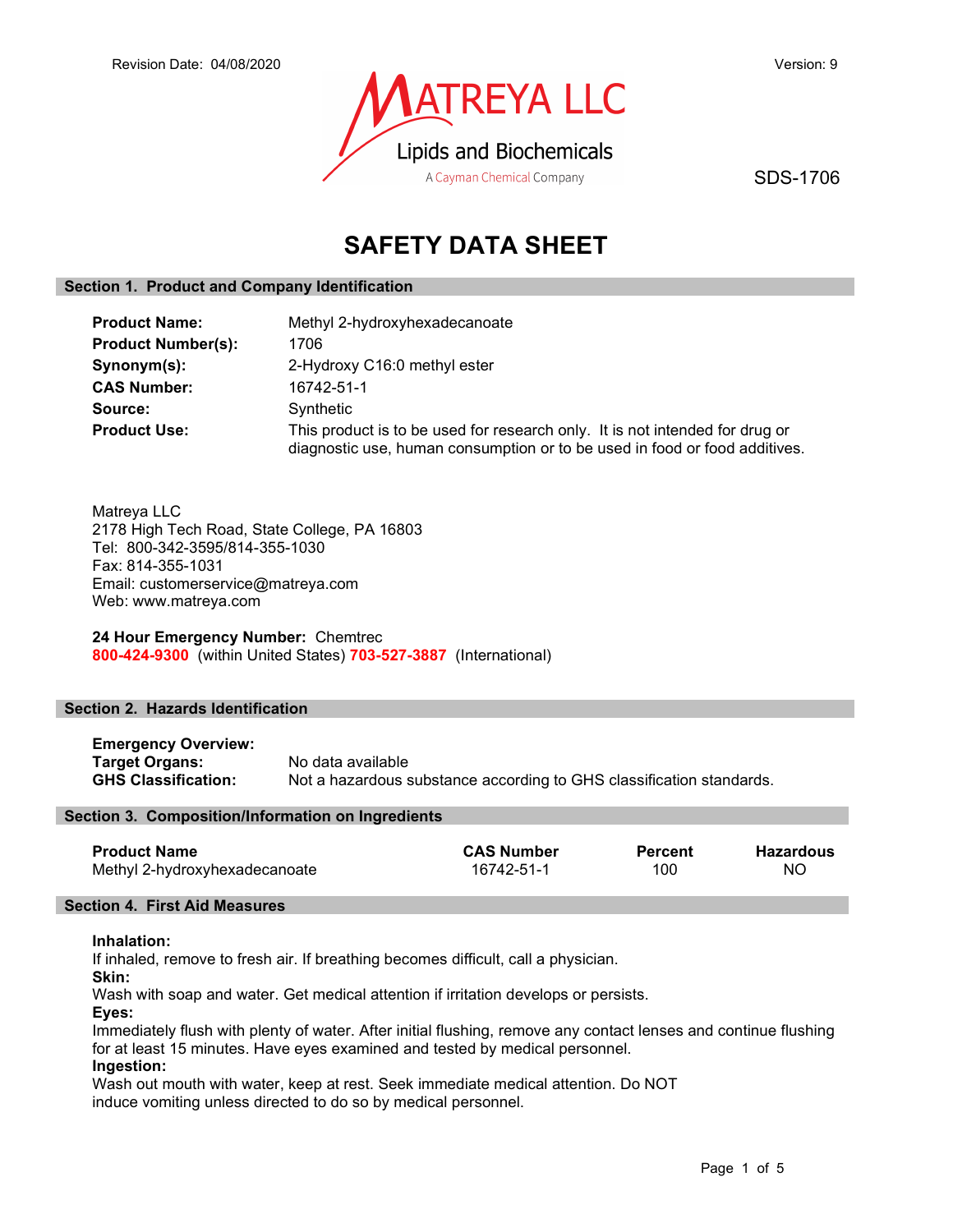# Section 5. Fire Fighting Measures

# Suitable extinguishing media:

Use dry chemical, alcohol-resistant appropriate foam, carbon dioxide, or water spray. Specific hazards arising from the chemical: No data available Special protective actions for fire fighters: No data available Special protective equipment for fire fighters: Wear breathing apparatus and use water spray to keep fire-exposed containers cool.

# Section 6. Accidental Release Measures

# Personal precautions:

Wear appropriate personal protective equipment. After contact with skin, wash immediately with plenty of water.

# Environmental precautions:

Do not let product enter drains.

Methods and Materials for containment and cleaning up: Sweep up and keep in suitable, closed container for disposal.

# Section 7. Handling and Storage

# Precautions for safe handling:

Avoid contact with eyes, skin or clothing. Do not ingest. Use only with adequate ventilation. Keep sealed when not in use. Wear appropriate personal protective equipment.

# Conditions for safe storage, including incompatibilities:

Recommended storage temperature: -20°C. Keep container tightly closed in a dry and well-ventilated place.

# Section 8. Exposure Controls/Personal Protection

This product contains no substances with occupational exposure limit values.

# Engineering Controls:

No specific ventilation required.

# Personal Protective Equipment:

# Respiratory protection:

Respiratory protection is not required. Where protection from nuisance levels of dusts are desired, use type N95 (US) or type P1 (EN 143) dust masks. Use respirators and components tested and approved under appropriate government standards such as NIOSH (US) or CEN (EU).

# Hand protection:

For prolonged or repeated contact use protective gloves. Recommended: Nitrile rubber Eye protection:

Safety eyewear should be worn at all times to avoid exposure to liquid splashes, mists, or dusts. Recommended: Safety glasses with side shields or goggles.

# Skin protection:

Protective clothing should be selected specifically for the working place, depending on concentration and quantity of the hazardous substances handled. Recommended: Lab coat

# Section 9. Physical and Chemical Properties

Appearance: Solid Odor: No data available **Odor threshold:** No data available **pH:**  $\blacksquare$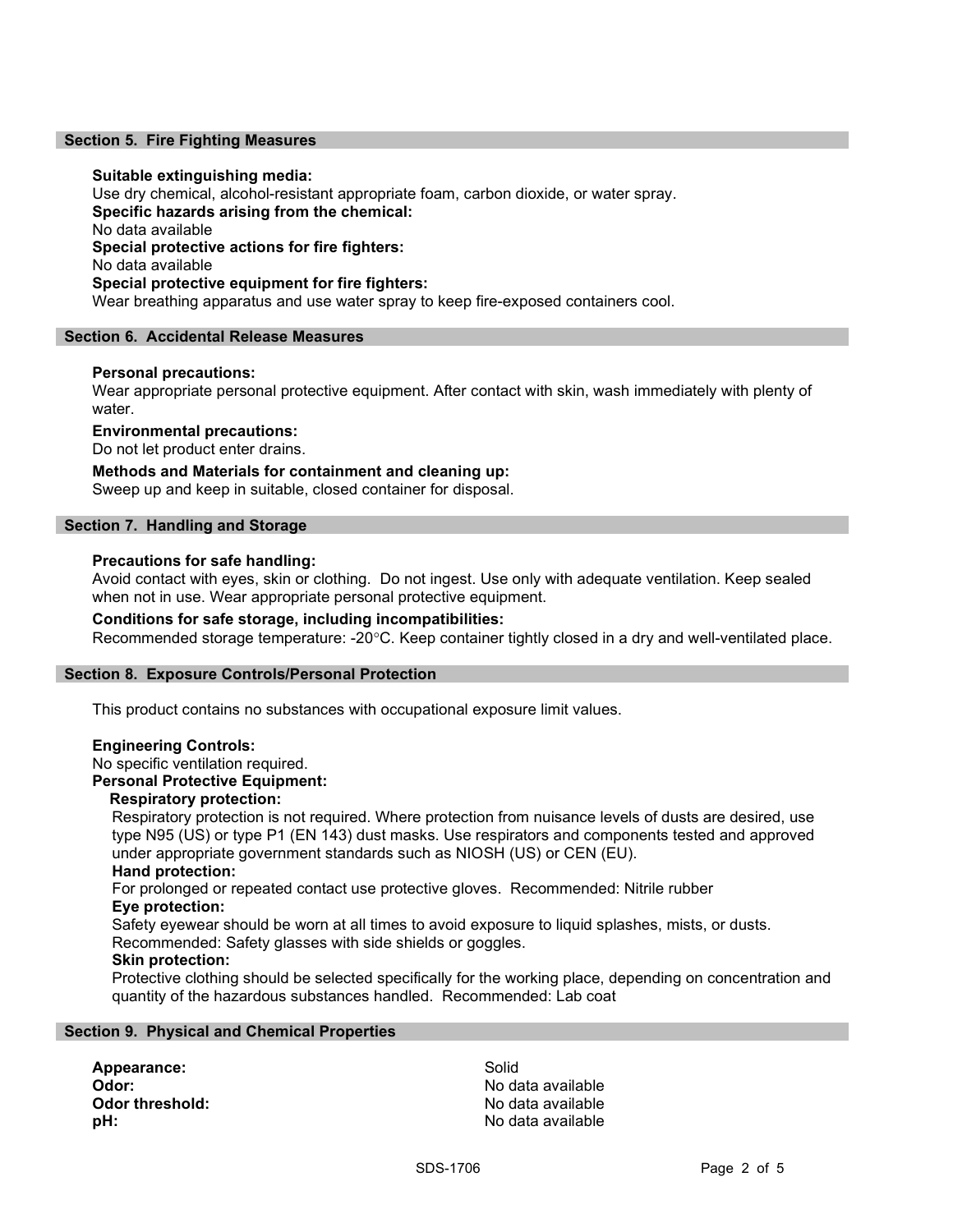- Melting/Freezing point: 59-60°C Initial boiling point and boiling range: No data available **Flash point:** No data available in the set of the set of the No data available in the set of the set of the set of the set of the set of the set of the set of the set of the set of the set of the set of the set of the set Evaporation rate: No data available Flammability (solid, gas): No data available Upper/Lower flammability or explosive limit: No data available Vapor pressure: No data available Vapor density: No data available Relative density:<br>
Solubility (ies):<br>
Solubility (ies):<br>
No data available<br>
Chloroform, ethyl Partition coefficient (n-octanol/water): No data available Auto-ignition temperature: No data available Decomposition temperature: No data available **Viscosity:** No data available in the set of the set of the set of the set of the set of the set of the set of the set of the set of the set of the set of the set of the set of the set of the set of the set of the set of t Molecular formula: C<sub>17</sub>H<sub>34</sub>O<sub>3</sub> Molecular weight: 286
	- Chloroform, ethyl ether, methanol

# Section 10. Stability and Reactivity

# Reactivity:

Stable under recommended storage conditions.

Chemical stability: Stable under recommended storage conditions.

Possibility of hazardous reaction: No data available

Conditions to avoid: No data available

Incompatible materials: No data available

Hazardous decomposition products: No data available

# Section 11. Toxicological Information

Acute toxicity: No data available

Skin corrosion / irritation: No data available

Serious eye damage / irritation: No data available

Respiratory or skin sensitization: No data available

Germ cell mutagenicity: No data available

# Carcinogenicity:

No component of this product present at levels greater than or equal to 0.1% is identified as a carcinogen or potential carcinogen by IARC, ACGIH, NTP or OSHA.

Reproductive toxicity: No data available

Specific target organ toxicity - single exposure: No data available

Specific target organ toxicity - repeated exposure: No data available

Aspiration hazard: No data available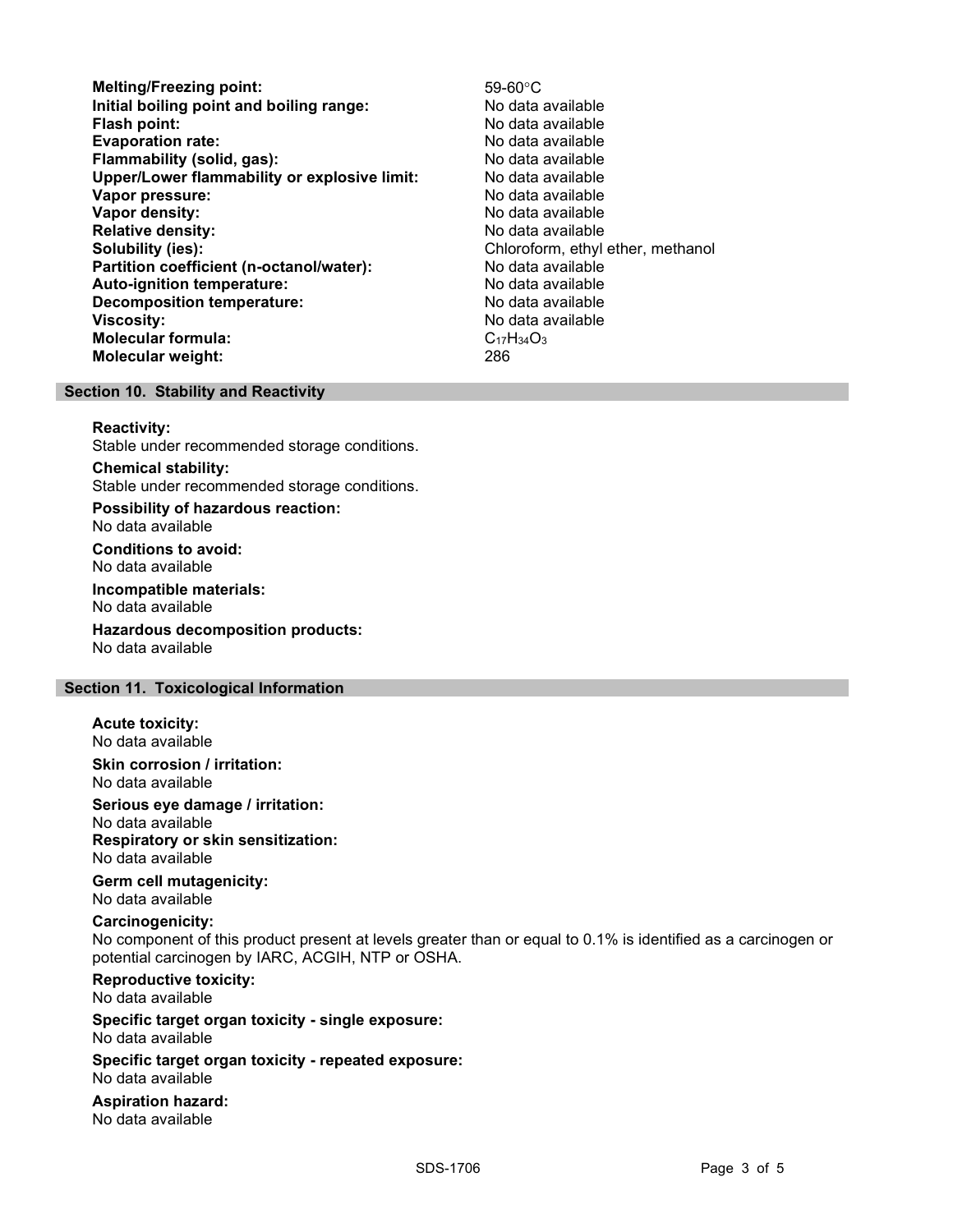# Section 12. Ecological Information

#### Toxicity:

No ecological data available for this product. Persistence and degradability: No data available Bioaccumulative potential: No data available

Bioaccumulation: No data available

Mobility in soil: No data available Other adverse effects:

No data available

# Section 13. Disposal Consideration

#### Disposal methods:

Observe all federal, state and local environmental regulations.

#### Section 14. Transportation Information

| DOT (US)<br><b>UN Number:</b>                       | Not dangerous goods |
|-----------------------------------------------------|---------------------|
| <b>Land Transport ADR/RID</b><br><b>UN Number:</b>  | Not dangerous goods |
| <b>Maritime Transport IMDG</b><br><b>UN Number:</b> | Not dangerous goods |
| <b>Air Transport ICAO/IATA</b><br><b>UN Number:</b> | Not dangerous goods |

# Section 15. Regulatory Information

| <b>Product Name</b>           | <b>CAS Number</b> |
|-------------------------------|-------------------|
| Methyl 2-hydroxyhexadecanoate | 16742-51-1        |

#### SARA 302 Components:

No chemicals in this material are subject to the reporting requirements of SARA Title III, Section 302.

# SARA 313 Components:

This material does not contain any chemical components with known CAS numbers that exceed the threshold (De Minimis) reporting levels established by SARA Title III, Section 313.

#### SARA 311/312 Hazards:

No 311/312 SARA Hazards

# California Prop. 65 Components:

This product does not contain any chemicals known to State of California to cause cancer, birth, or any other reproductive defects.

#### DSL/NDSL status:

This product contains the following components that are not on the Canadian DSL nor NDSL lists.